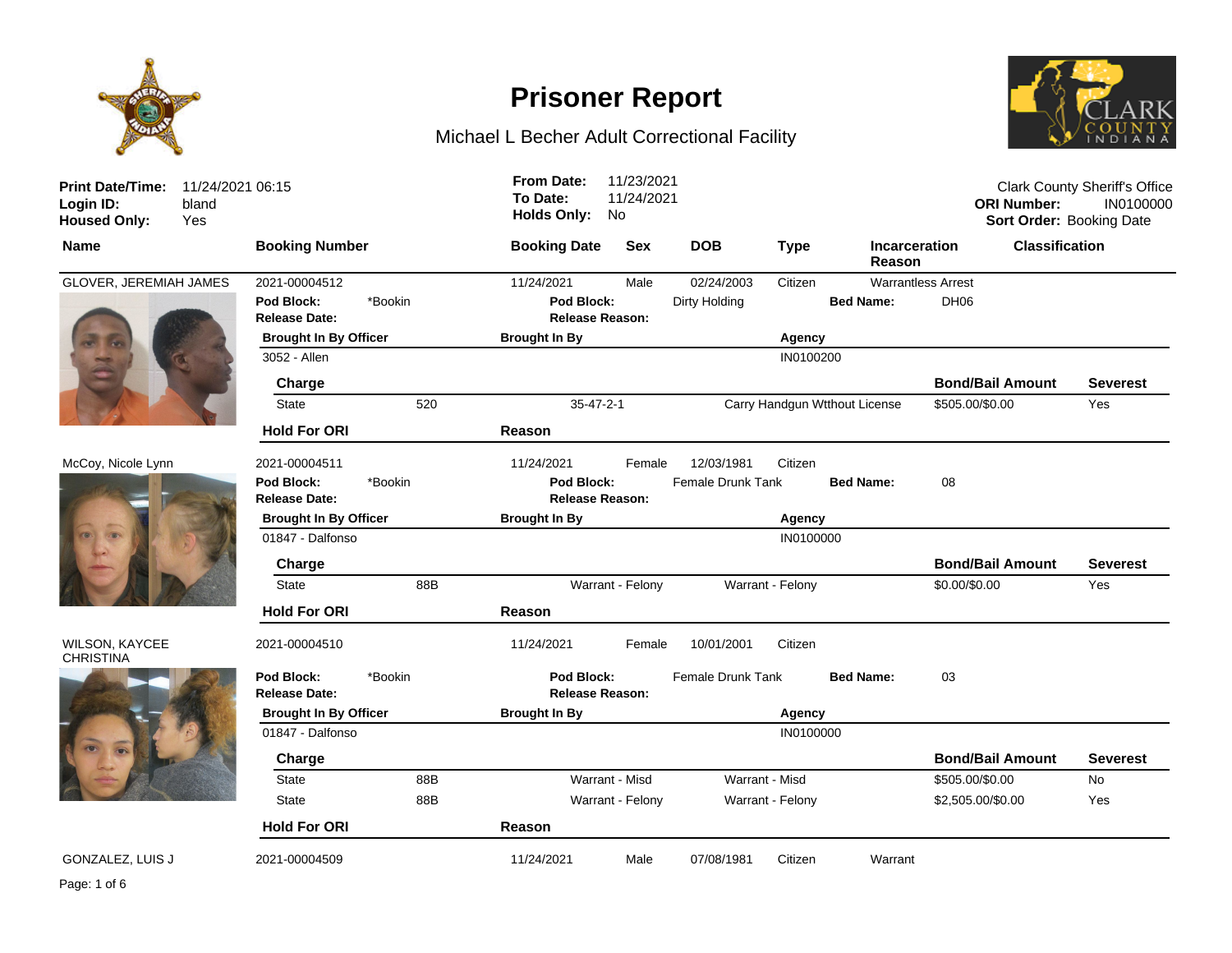



#### WHITTEN, MAURICE RAMONE



#### POWELL, CHRISTOPHER ANTHONY



BROWN, NATHANIEL LAKE **CHANEY** 

## **Prisoner Report**

### Michael L Becher Adult Correctional Facility



| <b>Print Date/Time:</b><br>Login ID:<br><b>Housed Only:</b> | 11/24/2021 06:15<br>bland<br>Yes |                                    |                      | To Date:             | <b>From Date:</b><br><b>Holds Only:</b> | 11/23/2021<br>11/24/2021<br>No |               |                  |                  | <b>ORI Number:</b><br>Sort Order: Booking Date | <b>Clark County Sheriff's Office</b><br>IN0100000 |
|-------------------------------------------------------------|----------------------------------|------------------------------------|----------------------|----------------------|-----------------------------------------|--------------------------------|---------------|------------------|------------------|------------------------------------------------|---------------------------------------------------|
|                                                             |                                  | Pod Block:<br><b>Release Date:</b> | *Bookin              |                      | Pod Block:<br><b>Release Reason:</b>    |                                | Dirty Holding |                  | <b>Bed Name:</b> | DH <sub>05</sub>                               |                                                   |
|                                                             |                                  | <b>Brought In By Officer</b>       |                      |                      | <b>Brought In By</b>                    |                                |               | Agency           |                  |                                                |                                                   |
|                                                             |                                  | 01847 - Dalfonso                   |                      |                      |                                         |                                |               | IN0100000        |                  |                                                |                                                   |
|                                                             |                                  | Charge                             |                      |                      |                                         |                                |               |                  |                  | <b>Bond/Bail Amount</b>                        | <b>Severest</b>                                   |
|                                                             |                                  | IN0100300                          | 88B                  |                      |                                         | Warrant (Felony)               |               | Warrant (Felony) |                  | \$5,005.00/\$0.00                              | No                                                |
|                                                             |                                  | IN0100300                          | 88B                  |                      | Warrant (Felony)                        |                                |               | Warrant (Felony) |                  | \$5,005.00/\$0.00                              | Yes                                               |
|                                                             |                                  | <b>Hold For ORI</b>                |                      | Reason               |                                         |                                |               |                  |                  |                                                |                                                   |
| WHITTEN, MAURICE<br>RAMONE                                  |                                  | 2021-00004508                      |                      | 11/24/2021           |                                         | Male                           | 04/16/1987    | Citizen          | Warrant          |                                                |                                                   |
|                                                             |                                  | Pod Block:<br><b>Release Date:</b> | *Bookin              |                      | Pod Block:<br><b>Release Reason:</b>    |                                | Dirty Holding |                  | <b>Bed Name:</b> | DH <sub>03</sub>                               |                                                   |
|                                                             |                                  | <b>Brought In By Officer</b>       | <b>Brought In By</b> |                      |                                         |                                | Agency        |                  |                  |                                                |                                                   |
|                                                             |                                  | 01847 - Dalfonso                   |                      | IN0100000            |                                         |                                |               |                  |                  |                                                |                                                   |
|                                                             |                                  | Charge                             |                      |                      |                                         |                                |               |                  |                  | <b>Bond/Bail Amount</b>                        | <b>Severest</b>                                   |
|                                                             |                                  | IN0100300                          | 88B                  |                      |                                         | Warrant (Felony)               |               | Warrant (Felony) |                  | \$505.00/\$0.00                                | Yes                                               |
|                                                             |                                  | <b>Hold For ORI</b>                |                      |                      | Reason                                  |                                |               |                  |                  |                                                |                                                   |
| POWELL, CHRISTOPHER<br><b>ANTHONY</b>                       |                                  | 2021-00004507                      |                      | 11/24/2021           |                                         | Male                           | 12/07/1994    | Citizen          |                  |                                                |                                                   |
|                                                             |                                  | Pod Block:<br>Release Date:        | *Bookin              |                      | Pod Block:<br><b>Release Reason:</b>    |                                | Dirty Holding |                  | <b>Bed Name:</b> | DH04                                           |                                                   |
|                                                             |                                  | <b>Brought In By Officer</b>       |                      | <b>Brought In By</b> |                                         |                                |               | Agency           |                  |                                                |                                                   |
|                                                             |                                  | 01847 - Dalfonso                   |                      |                      |                                         |                                |               | IN0100000        |                  |                                                |                                                   |
|                                                             |                                  | Charge                             |                      |                      |                                         |                                |               |                  |                  | <b>Bond/Bail Amount</b>                        | <b>Severest</b>                                   |
|                                                             |                                  | State                              | 88B                  |                      |                                         | Warrant - Misd                 |               | Warrant - Misd   |                  | \$255.00/\$0.00                                | Yes                                               |
|                                                             |                                  | <b>Hold For ORI</b>                |                      | Reason               |                                         |                                |               |                  |                  |                                                |                                                   |
| <b>BROWN. NATHANIEL LAKE</b>                                |                                  | 2021-00004505                      |                      | 11/24/2021           |                                         | Male                           | 11/18/1986    | Citizen          | Warrant          |                                                |                                                   |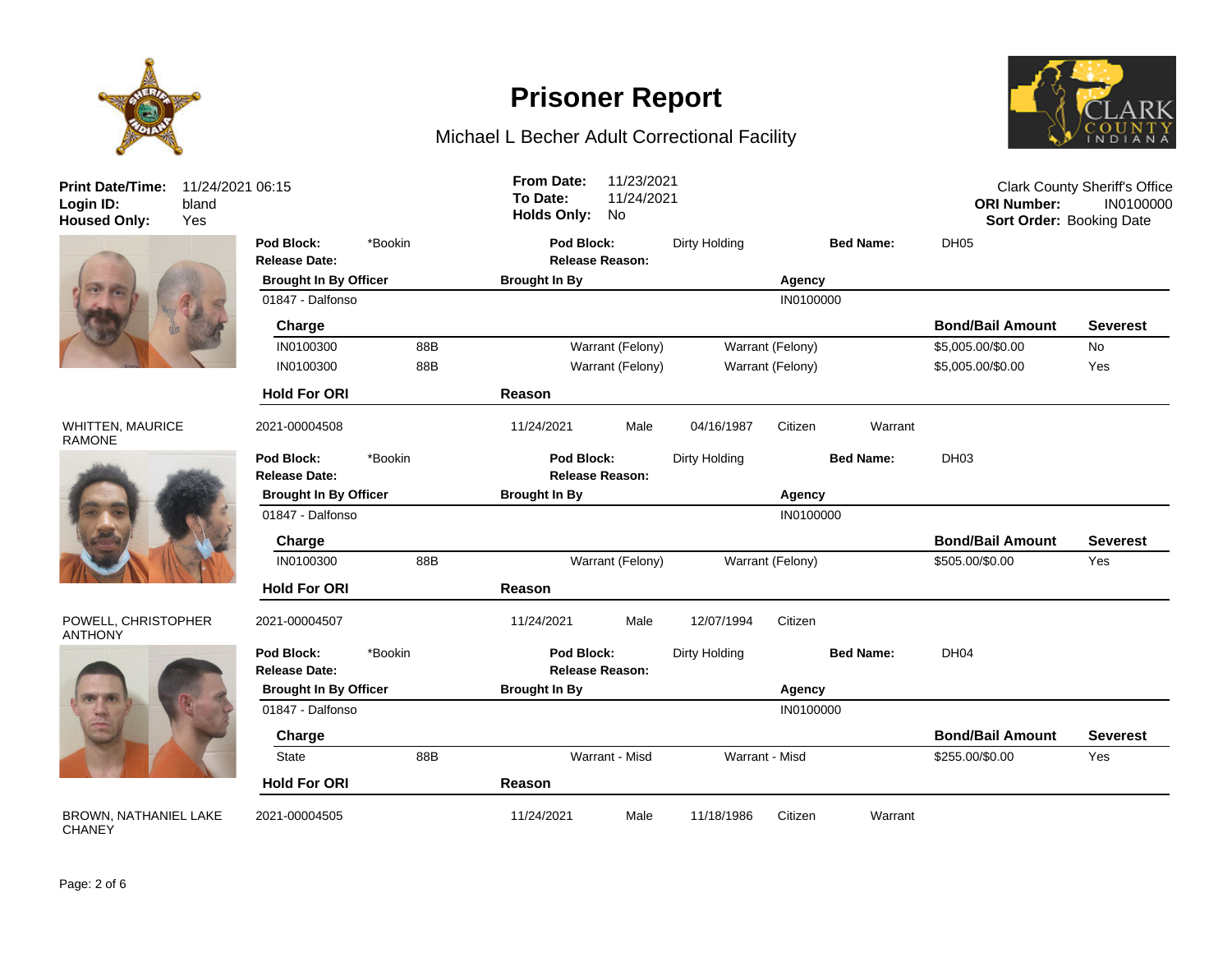

**Print Date/Time:** 11/24/2021 06:15 Login ID:<br>**Login ID:**<br>Housed Only: bland<br>Yes



### SHEPHERD, JOHN SCOT



**GEE, KRISTIE NICHOLE** 

## **Prisoner Report**

## Michael L Becher Adult Correctional Facility



| <b>Print Date/Time:</b><br>Login ID:<br><b>Housed Only:</b> | 11/24/2021 06:15<br>bland<br>Yes |                                    |                 | <b>From Date:</b><br>To Date:<br><b>Holds Only:</b> | 11/23/2021<br>11/24/2021<br>No                                                   |                  |                                      | <b>ORI Number:</b><br>Sort Order: Booking Date | <b>Clark County Sheriff's Office</b><br>IN0100000 |
|-------------------------------------------------------------|----------------------------------|------------------------------------|-----------------|-----------------------------------------------------|----------------------------------------------------------------------------------|------------------|--------------------------------------|------------------------------------------------|---------------------------------------------------|
|                                                             |                                  | Pod Block:<br>Release Date:        | *Bookin         | Pod Block:                                          | <b>Release Reason:</b>                                                           | Dirty Holding    | <b>Bed Name:</b>                     | DH <sub>02</sub>                               |                                                   |
|                                                             |                                  | <b>Brought In By Officer</b>       |                 | <b>Brought In By</b>                                |                                                                                  |                  | Agency                               |                                                |                                                   |
|                                                             |                                  | 01847 - Dalfonso                   |                 |                                                     |                                                                                  |                  | IN0100000                            |                                                |                                                   |
|                                                             |                                  | Charge                             |                 |                                                     |                                                                                  |                  |                                      | <b>Bond/Bail Amount</b>                        | <b>Severest</b>                                   |
|                                                             |                                  | IN0100300                          | 88B             |                                                     | Warrant (Felony)                                                                 | Warrant (Felony) |                                      | \$0.00/\$0.00                                  | No                                                |
|                                                             |                                  | IN0100300                          | 88B             |                                                     | Warrant (Felony)<br>Warrant (Felony)                                             |                  |                                      | \$0.00/\$0.00                                  | No                                                |
|                                                             |                                  | IN0100300                          | 88B             |                                                     | Warrant (Felony)<br>Warrant (Felony)                                             |                  |                                      | \$0.00/\$0.00                                  | No                                                |
|                                                             |                                  | IN0100300                          | 88B             |                                                     | Warrant (Felony)                                                                 |                  | Warrant (Felony)                     |                                                | Yes                                               |
|                                                             |                                  | <b>Hold For ORI</b>                |                 | Reason                                              |                                                                                  |                  |                                      |                                                |                                                   |
| SHEPHERD, JOHN SCOTT                                        |                                  | 2021-00004502                      |                 | 11/23/2021                                          | Male                                                                             | 12/28/1963       | Citizen<br><b>Warrantless Arrest</b> |                                                |                                                   |
|                                                             |                                  | Pod Block:<br><b>Release Date:</b> | *Bookin         |                                                     | Pod Block:<br><b>Release Reason:</b>                                             |                  | Dirty Holding<br><b>Bed Name:</b>    |                                                |                                                   |
|                                                             |                                  | <b>Brought In By Officer</b>       |                 | <b>Brought In By</b><br>Agency                      |                                                                                  |                  |                                      |                                                |                                                   |
|                                                             |                                  | 3090 - Duncan                      |                 |                                                     |                                                                                  |                  | IN0100200                            |                                                |                                                   |
|                                                             |                                  | Charge                             |                 |                                                     |                                                                                  |                  |                                      | <b>Bond/Bail Amount</b>                        | <b>Severest</b>                                   |
|                                                             |                                  | State                              | 26              |                                                     | $9-26-1-1.1(a)(1)$                                                               | Accident         | LSOA - Failure to Stop At/Near       | \$0.00/\$0.00                                  | No                                                |
|                                                             |                                  | State                              | 90 <sub>D</sub> |                                                     | OWI - Alcohol concentration .15 or<br>$9-30-5-1(b)$<br>greater (Blood or Breath) |                  |                                      | \$0.00/\$0.00                                  | No                                                |
|                                                             |                                  | <b>State</b><br>90 <sub>D</sub>    |                 |                                                     | OWI: .08 <.15 Breath or Blood<br>$9-30-5-1(a)$                                   |                  |                                      | \$0.00/\$0.00                                  | No                                                |
|                                                             |                                  | State                              | 90 <sub>D</sub> | $9-30-5-2(a)$                                       |                                                                                  | OWI              |                                      | \$0.00/\$0.00                                  | Yes                                               |
|                                                             |                                  | <b>Hold For ORI</b>                |                 | Reason                                              |                                                                                  |                  |                                      |                                                |                                                   |
| <b>GEE, KRISTIE NICHOLE</b>                                 |                                  | 2021-00004501                      |                 | 11/23/2021                                          | Female                                                                           | 12/27/1982       | Citizen<br>Warrant                   |                                                |                                                   |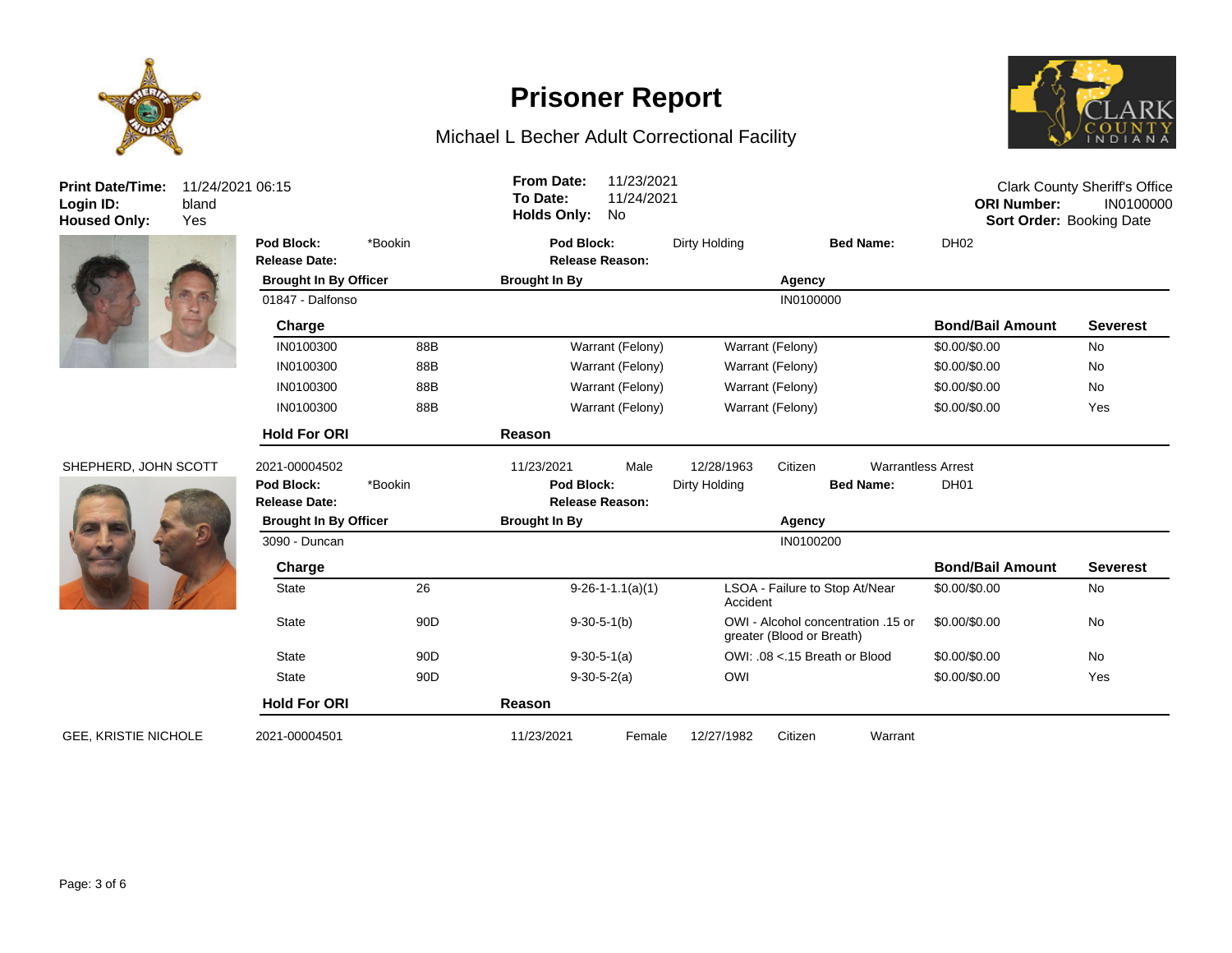



# **Prisoner Report**

## Michael L Becher Adult Correctional Facility



| <b>Print Date/Time:</b><br>Login ID:<br><b>Housed Only:</b> | 11/24/2021 06:15<br>bland<br>Yes |                                                     |                 | <b>From Date:</b><br>To Date:<br><b>Holds Only:</b> | 11/23/2021<br>11/24/2021<br>No |                               |                  |                                               | <b>ORI Number:</b><br>Sort Order: Booking Date | <b>Clark County Sheriff's Office</b><br>IN0100000 |
|-------------------------------------------------------------|----------------------------------|-----------------------------------------------------|-----------------|-----------------------------------------------------|--------------------------------|-------------------------------|------------------|-----------------------------------------------|------------------------------------------------|---------------------------------------------------|
|                                                             |                                  | Pod Block:<br>Release Date:                         | *Bookin         | Pod Block:                                          | <b>Release Reason:</b>         | <b>Female Drunk Tank</b>      |                  | <b>Bed Name:</b>                              | 07                                             |                                                   |
|                                                             |                                  | <b>Brought In By Officer</b>                        |                 | <b>Brought In By</b>                                |                                |                               | Agency           |                                               |                                                |                                                   |
|                                                             |                                  | 1011 - Kruse                                        |                 |                                                     |                                |                               | IN0100100        |                                               |                                                |                                                   |
|                                                             |                                  | Charge                                              |                 |                                                     |                                |                               |                  |                                               | <b>Bond/Bail Amount</b>                        | <b>Severest</b>                                   |
|                                                             |                                  | IN0100300                                           | 88B             |                                                     | Warrant (Felony)               |                               | Warrant (Felony) |                                               | \$5,005.00/\$0.00                              | No                                                |
|                                                             |                                  | IN0100300                                           | 88B             |                                                     | Warrant (Felony)               |                               | Warrant (Felony) |                                               | \$5,005.00/\$0.00                              | No                                                |
|                                                             |                                  | IN0100300                                           | 88B             |                                                     | Warrant (Felony)               | Warrant (Felony)              |                  |                                               | \$5,005.00/\$0.00                              | Yes                                               |
|                                                             |                                  | <b>Hold For ORI</b>                                 |                 | Reason                                              |                                |                               |                  |                                               |                                                |                                                   |
| HODGE, CHARLES                                              |                                  | 2021-00004500<br>Pod Block:<br><b>Release Date:</b> | 2D              | 11/23/2021<br>Pod Block:                            | Male<br><b>Release Reason:</b> | 03/29/1982<br><b>DAYROOM</b>  | Citizen          | Warrant<br><b>Bed Name:</b>                   | SLED 07                                        |                                                   |
|                                                             |                                  | <b>Brought In By Officer</b>                        |                 | <b>Brought In By</b>                                | Agency                         |                               |                  |                                               |                                                |                                                   |
|                                                             |                                  | 2431 - Moran                                        |                 |                                                     | IN0100000                      |                               |                  |                                               |                                                |                                                   |
|                                                             |                                  | Charge                                              |                 |                                                     |                                |                               |                  |                                               | <b>Bond/Bail Amount</b>                        | <b>Severest</b>                                   |
|                                                             |                                  | IN0100300                                           | 88B             |                                                     | Warrant (Felony)               |                               | Warrant (Felony) |                                               | \$2,505.00/\$0.00                              | Yes                                               |
|                                                             |                                  | <b>Hold For ORI</b>                                 |                 | Reason                                              |                                |                               |                  |                                               |                                                |                                                   |
| SELLMER, DAVID A                                            |                                  | 2021-00004499<br>Pod Block:<br><b>Release Date:</b> | *Bookin         | 11/23/2021<br>Pod Block:                            | Male<br><b>Release Reason:</b> | 03/05/1966<br>Male Drunk Tank | Citizen          | <b>Warrantless Arrest</b><br><b>Bed Name:</b> | 03                                             |                                                   |
|                                                             |                                  | <b>Brought In By Officer</b>                        |                 | <b>Brought In By</b>                                | Agency                         |                               |                  |                                               |                                                |                                                   |
|                                                             |                                  | 0654 - Powell                                       |                 |                                                     | IN0100300                      |                               |                  |                                               |                                                |                                                   |
|                                                             |                                  | Charge                                              |                 |                                                     |                                |                               |                  |                                               | <b>Bond/Bail Amount</b>                        | <b>Severest</b>                                   |
|                                                             |                                  | <b>State</b>                                        | 90 <sub>D</sub> | $9 - 30 - 7 - 5$                                    |                                | <b>OWI Refusal</b>            |                  |                                               | \$0.00/\$0.00                                  | No                                                |
|                                                             |                                  | <b>State</b>                                        | 90 <sub>D</sub> |                                                     | $9-30-5-2(a)$                  | OWI                           |                  |                                               | \$0.00/\$0.00                                  | <b>No</b>                                         |
|                                                             |                                  | <b>State</b>                                        | 90 <sub>D</sub> |                                                     | $9-30-5-1(a)$                  |                               |                  | OWI: .08 <.15 Breath or Blood                 | \$0.00/\$0.00                                  | Yes                                               |
|                                                             |                                  | <b>Hold For ORI</b>                                 |                 | Reason                                              |                                |                               |                  |                                               |                                                |                                                   |
| <b>FAUSTINO, MARTINEZ S</b>                                 |                                  | 2021-00004498                                       |                 | 11/23/2021                                          | Male                           | 04/01/2003                    | Citizen          | Warrant                                       |                                                |                                                   |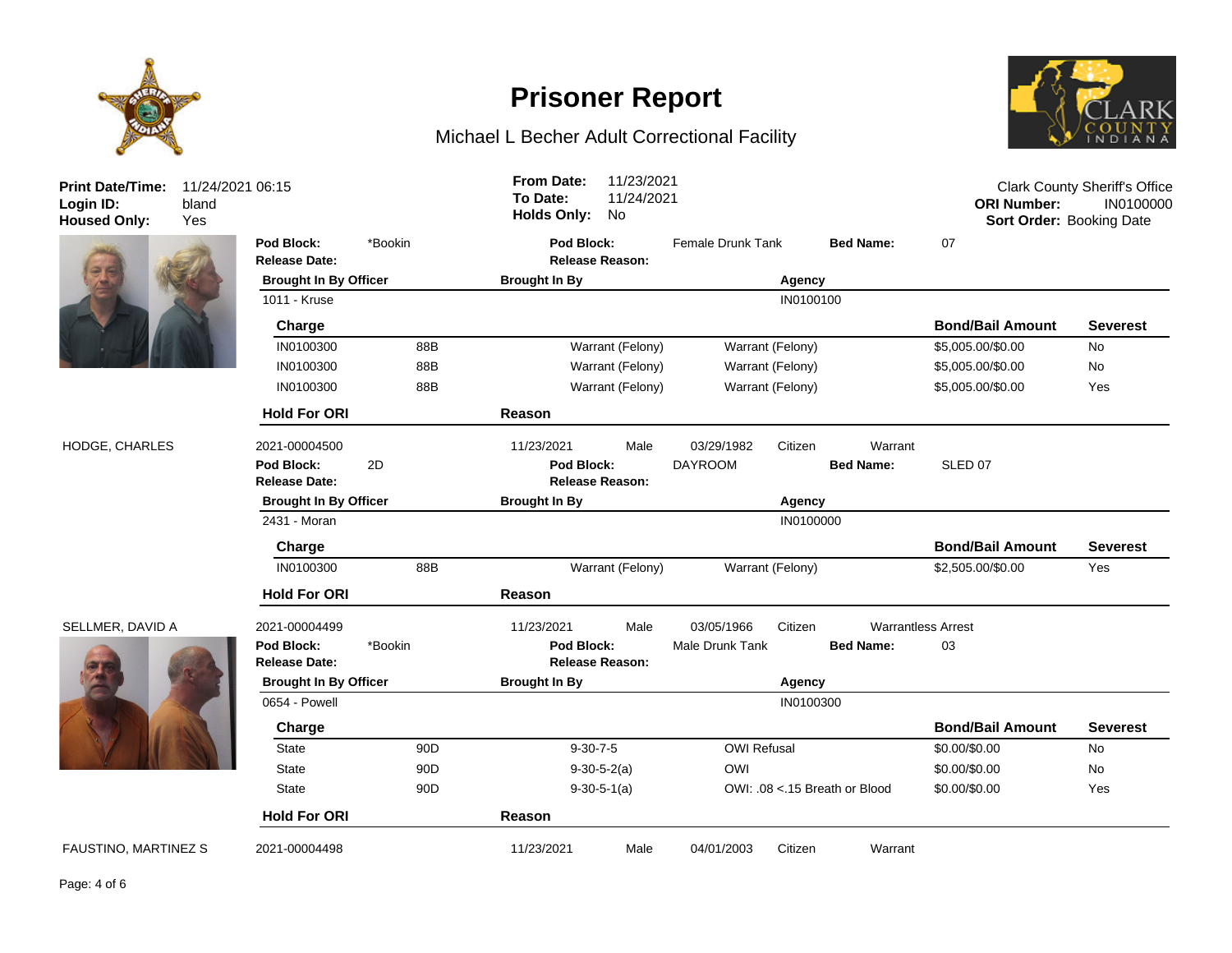



#### COUSINS, CORENTIA LORENZO



#### ALLEN, CARL WAYNE



## **Prisoner Report**

### Michael L Becher Adult Correctional Facility



| <b>Print Date/Time:</b><br>Login ID:<br><b>Housed Only:</b> | 11/24/2021 06:15<br>bland<br>Yes |                                    |    |     | <b>From Date:</b><br>To Date:<br><b>Holds Only:</b> | 11/23/2021<br>11/24/2021<br>No |                |                       |                  | <b>ORI Number:</b><br>Sort Order: Booking Date | <b>Clark County Sheriff's Office</b><br>IN0100000 |
|-------------------------------------------------------------|----------------------------------|------------------------------------|----|-----|-----------------------------------------------------|--------------------------------|----------------|-----------------------|------------------|------------------------------------------------|---------------------------------------------------|
|                                                             |                                  | Pod Block:<br><b>Release Date:</b> | 2D |     | <b>Pod Block:</b><br><b>Release Reason:</b>         |                                | <b>DAYROOM</b> |                       | <b>Bed Name:</b> | SLED 08                                        |                                                   |
|                                                             |                                  | <b>Brought In By Officer</b>       |    |     | <b>Brought In By</b>                                |                                |                | Agency                |                  |                                                |                                                   |
|                                                             |                                  | 01715 - Raney                      |    |     |                                                     |                                |                | IN0100000             |                  |                                                |                                                   |
|                                                             |                                  | Charge                             |    |     |                                                     |                                |                |                       |                  | <b>Bond/Bail Amount</b>                        | <b>Severest</b>                                   |
|                                                             |                                  | IN0100300                          |    | 88B |                                                     | Warrant (Misd)                 |                | Warrant (Misdemeanor) |                  | \$505.00/\$0.00                                | No                                                |
|                                                             |                                  | IN0100300                          |    | 88B |                                                     | Warrant (Misd)                 |                | Warrant (Misdemeanor) |                  | \$505.00/\$0.00                                | Yes                                               |
|                                                             |                                  | <b>Hold For ORI</b>                |    |     | Reason                                              |                                |                |                       |                  |                                                |                                                   |
| COUSINS, CORENTIA<br><b>LORENZO</b>                         |                                  | 2021-00004497                      |    |     | 11/23/2021                                          | Male                           | 06/09/1978     | Citizen               |                  |                                                |                                                   |
|                                                             |                                  | Pod Block:                         | 2D |     | Pod Block:                                          |                                | <b>DAYROOM</b> |                       | <b>Bed Name:</b> | SLED <sub>06</sub>                             |                                                   |
|                                                             |                                  | <b>Release Date:</b>               |    |     | <b>Release Reason:</b>                              |                                |                |                       |                  |                                                |                                                   |
|                                                             |                                  | <b>Brought In By Officer</b>       |    |     | <b>Brought In By</b>                                |                                |                | Agency                |                  |                                                |                                                   |
|                                                             |                                  | 2431 - Moran                       |    |     |                                                     |                                |                | IN0100000             |                  |                                                |                                                   |
|                                                             |                                  | Charge                             |    |     |                                                     |                                |                |                       |                  | <b>Bond/Bail Amount</b>                        | <b>Severest</b>                                   |
|                                                             |                                  | IN0100300                          |    | 88B |                                                     | Warrant (Misd)                 |                | Warrant (Misdemeanor) |                  | \$0.00/\$0.00                                  | No                                                |
|                                                             |                                  | IN0100300                          |    | 88B |                                                     | Warrant (Felony)               |                | Warrant (Felony)      |                  | \$5,005.00/\$5,005.00                          | Yes                                               |
|                                                             |                                  | <b>Hold For ORI</b>                |    |     | <b>Reason</b>                                       |                                |                |                       |                  |                                                |                                                   |
| ALLEN, CARL WAYNE                                           |                                  | 2021-00004495                      |    |     | 11/23/2021                                          | Male                           | 01/08/1971     | Citizen               |                  |                                                |                                                   |
|                                                             |                                  | Pod Block:                         | 1B |     | Pod Block:                                          |                                | <b>DAYROOM</b> |                       | <b>Bed Name:</b> | SLED <sub>33</sub>                             |                                                   |
|                                                             |                                  | <b>Release Date:</b>               |    |     |                                                     | <b>Release Reason:</b>         |                |                       |                  |                                                |                                                   |
|                                                             |                                  | <b>Brought In By Officer</b>       |    |     | <b>Brought In By</b>                                | Agency                         |                |                       |                  |                                                |                                                   |
|                                                             |                                  | 01797 - Stoffregen                 |    |     |                                                     |                                |                | IN0100000             |                  |                                                |                                                   |
|                                                             |                                  | Charge                             |    |     |                                                     |                                |                |                       |                  | <b>Bond/Bail Amount</b>                        | <b>Severest</b>                                   |
|                                                             |                                  | IN0100300                          |    | 88B |                                                     | Warrant (Felony)               |                | Warrant (Felony)      |                  | \$0.00/\$0.00                                  | No                                                |
|                                                             |                                  | State                              |    | 88B |                                                     | Warrant - Felony               |                | Warrant - Felony      |                  | \$5,005.00/\$5,005.00                          | Yes                                               |
|                                                             |                                  | <b>Hold For ORI</b>                |    |     | <b>Reason</b>                                       |                                |                |                       |                  |                                                |                                                   |
| MAY, JOHN PAUL                                              |                                  | 2021-00004492                      |    |     | 11/23/2021                                          | Male                           | 08/28/1975     | Citizen               | Warrant          |                                                |                                                   |